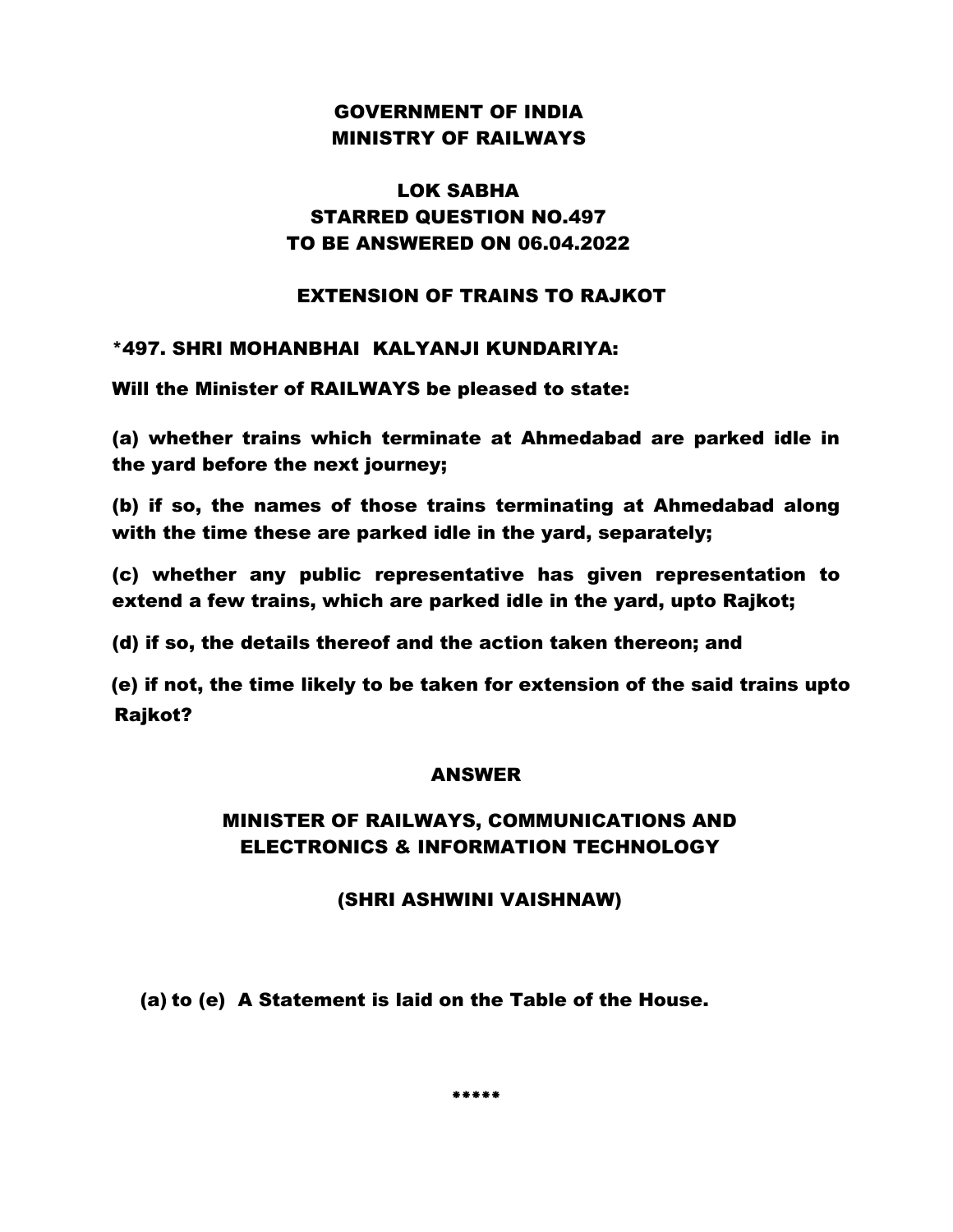STATEMENT REFERRED TO IN REPLY TO PARTS (a) TO (e) OF STARRED QUESTION NO. 497 BY SHRI MOHANBHAI KALYANJI KUNDARIYA TO BE ANSWERED IN LOK SABHA ON 06.04.2022 REGARDING EXTENSION OF TRAINS TO RAJKOT.

(a) and (b) At present, 45 Mail/Express services terminate at Ahmedabad, where they undergo primary/secondary maintenance, which is necessary for safety of operations and ensuring cleanliness. Details of the trains terminating at Ahmedabad are appended.

(c) to (e) Requests, including from the Hon'ble Member of Parliament, have been received for extension of few train services to Rajkot. These have been examined but found operationally not feasible, at present. However, extension of existing train services is an on-going process on Indian Railways, subject to traffic justification, operational feasibility, availability of resources, etc.

\*\*\*\*\*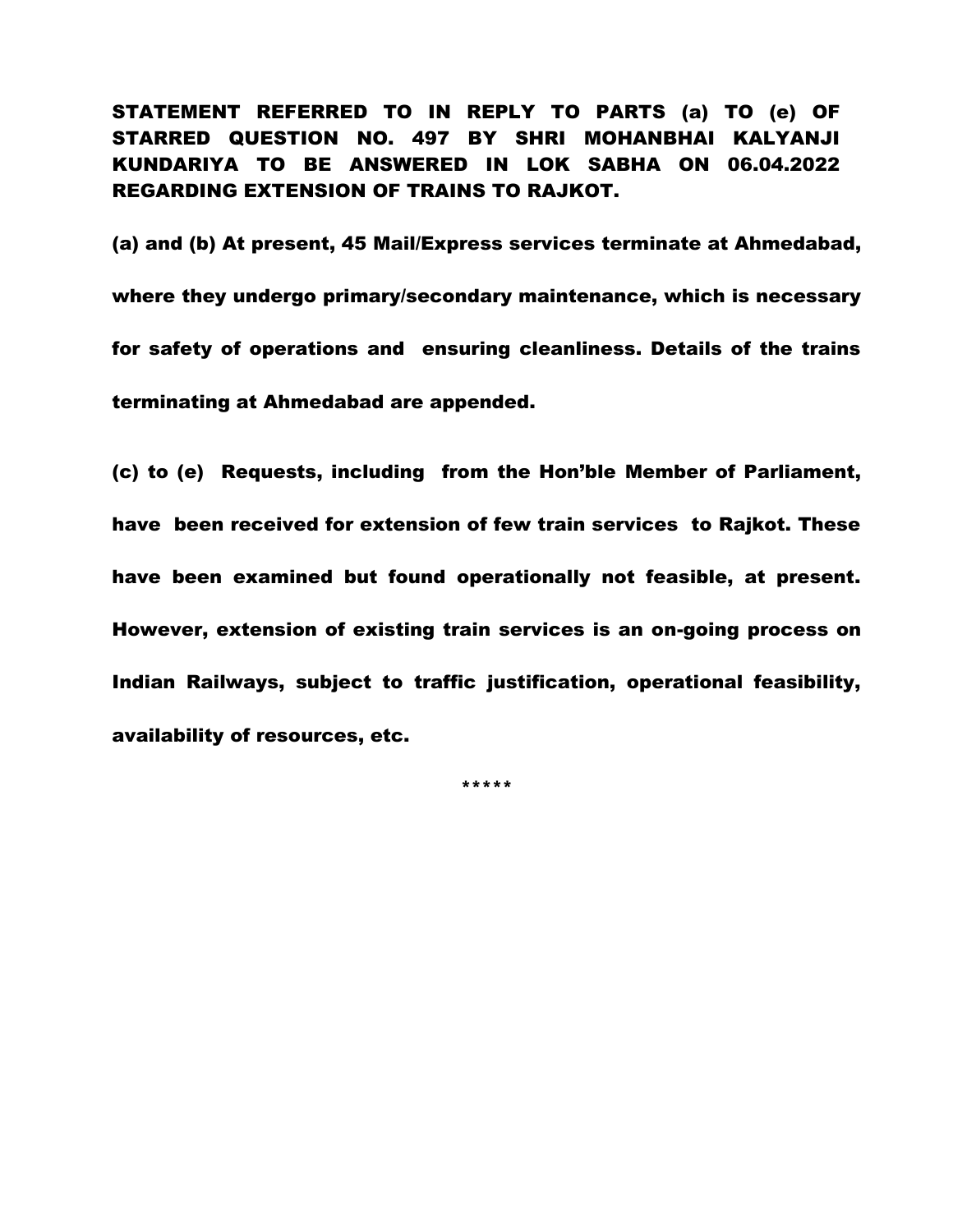# APPENDIX REFERRED TO IN REPLY TO PARTS (a) AND (b) OF STARRED QUESTION NO. 497 BY SHRI MOHANBHAI KALYANJI KUNDARIYA TO BE ANSWERED IN LOK SABHA ON 06.04.2022 REGARDING EXTENSION OF TRAINS TO RAJKOT

|                | <b>TRAIN</b> | <b>FROM</b>         | T <sub>0</sub>   | <b>TRAIN NAME</b>            |
|----------------|--------------|---------------------|------------------|------------------------------|
| SN.            | NO.          |                     |                  |                              |
| 1              | 11050        | <b>KOLHAPUR</b>     | AHMEDABAD        | <b>EXPRESS</b>               |
| $\mathbf{2}$   | 12298        | <b>PUNE</b>         | <b>AHMEDABAD</b> | <b>DURONTO</b>               |
| 3              | 12547        | <b>AGRA</b>         | <b>AHMEDABAD</b> | <b>EXPRESS</b>               |
| 4              | 12656        | <b>CHENNAI</b>      | <b>AHMEDABAD</b> | <b>NAVAJEEVAN EXPRESS</b>    |
| 5              | 12834        | <b>HOWRAH</b>       | <b>AHMEDABAD</b> | <b>EXPRESS</b>               |
| 6              | 12843        | <b>PURI</b>         | <b>AHMEDABAD</b> | <b>EXPRESS</b>               |
| $\overline{7}$ | 12901        | <b>DADAR</b>        | <b>AHMEDABAD</b> | <b>EXPRESS</b>               |
| 8              | 12916        | <b>DELHI</b>        | <b>AHMEDABAD</b> | <b>EXPRESS</b>               |
| 9              | 12918        | Н.                  | <b>AHMEDABAD</b> | <b>GUJARAT SAMPARKRANTI</b>  |
|                |              | <b>NIZAMUDDIN</b>   |                  | <b>EXPRESS</b>               |
| 10             | 12931        | <b>MUMBAI</b>       | <b>AHMEDABAD</b> | <b>DOUBLE DECKER EXPRESS</b> |
| 11             | 12933        | <b>MUMBAI</b>       | <b>AHMEDABAD</b> | <b>KARNAVATI EXPRESS</b>     |
| 12             | 12948        | <b>PATNA</b>        | <b>AHMEDABAD</b> | <b>EXPRESS</b>               |
| 13             | 12958        | <b>NEW DELHI</b>    | <b>AHMEDABAD</b> | <b>RAJDHANI EXPRESS</b>      |
| 14             | 15269        | <b>MUZAFFARPUR</b>  | <b>AHMEDABAD</b> | <b>JANSADHARA EXPRESS</b>    |
| 15             | 15559        | <b>DARBHANGHA</b>   | <b>AHMEDABAD</b> | <b>ANTYODAY EXPRESS</b>      |
| 16             | 16502        | <b>YESVANTPUR</b>   | <b>AHMEDABAD</b> | <b>EXPRESS</b>               |
| 17             | 19032        | <b>RISHIKESH</b>    | <b>AHMEDABAD</b> | <b>EXPRESS</b>               |
| 18             | 19033        | <b>VALSAD</b>       | <b>AHMEDABAD</b> | <b>GUJARAT QUEEN EXPRESS</b> |
| 19             | 19120        | <b>SOMNATH</b>      | <b>AHMEDABAD</b> | <b>EXPRESS</b>               |
| 20             | 19166        | <b>DARBHANGHA</b>   | <b>AHMEDABAD</b> | <b>EXPRESS</b>               |
| 21             | 19168        | <b>VARANASI</b>     | <b>AHMEDABAD</b> | <b>EXPRESS</b>               |
| 22             | 19224        | <b>JAMMU TAWI</b>   | <b>AHMEDABAD</b> | <b>EXPRESS</b>               |
| 23             | 19402        | LUCKNOW             | <b>AHMEDABAD</b> | <b>EXPRESS</b>               |
| 24             | 19408        | <b>VARANASI</b>     | <b>AHMEDABAD</b> | <b>EXPRESS</b>               |
| 25             | 19410        | <b>GORAKLHPUR</b>   | <b>AHMEDABAD</b> | <b>EXPRESS</b>               |
| 26             | 19414        | <b>KOLKATA</b>      | <b>AHMEDABAD</b> | <b>EXPRESS</b>               |
| 27             | 19416        | <b>SRI MATA</b>     | <b>AHMEDABAD</b> | <b>EXPRESS</b>               |
|                |              | <b>VAISHNO DEVI</b> |                  |                              |
|                |              | <b>KATRA</b>        |                  |                              |
| 28             | 19422        | <b>PATNA</b>        | <b>AHMEDABAD</b> | <b>EXPRESS</b>               |
| 29             | 19436        | <b>ASANSOL</b>      | <b>AHMEDABAD</b> | <b>EXPRESS</b>               |